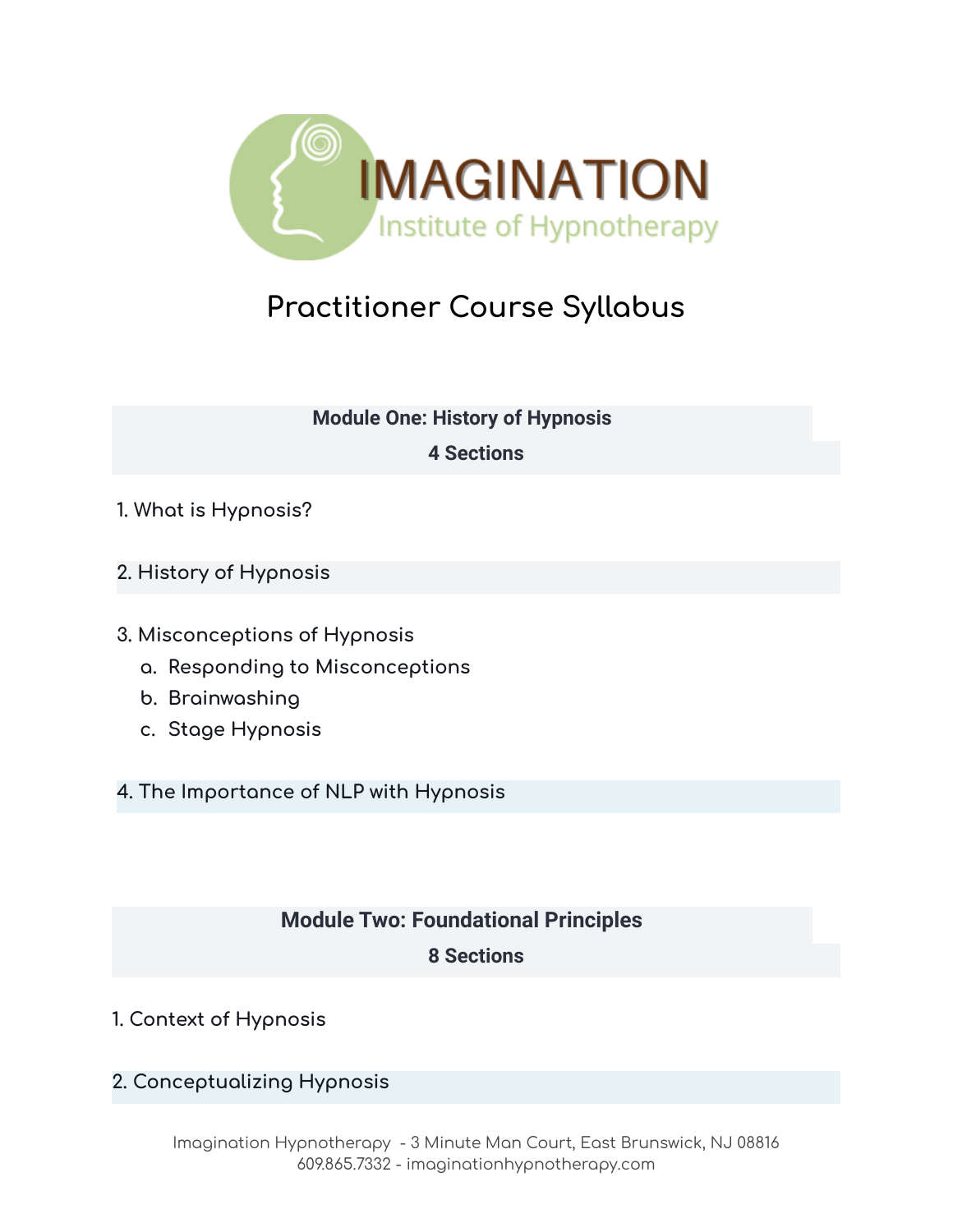#### **3. Values & Beliefs**

- **a. The Pleasure & Pain Principle**
- **b. Towards & Away From Values**

## **4. Human Suggestibility**

- **a. How we Take in Suggestion**
- **b. Law of Emotional Dominance**

#### **5. The Human Mind - Mind Matter**

- **a. Conscious & Unconscious Mind**
- **b. The Theory of Mind; a Hypnotic Perspective**
- **c. Prime Directives of the Unconscious Mind**
- **d. Unconscious Processing**
- **e. Treating the Mind**
- **f. Conditioned Response**

## **6. Rapport & Hypnosis**

**a. Pacing & Leading**

#### **7. Suggestibility to Hypnosis**

**a. Suggestibility Test for Analytical Bias**

#### **8. The Experience of Trance**

- **a. Conditions for Trance Work**
- **b. Types of Clients; analytical, emotional and physical**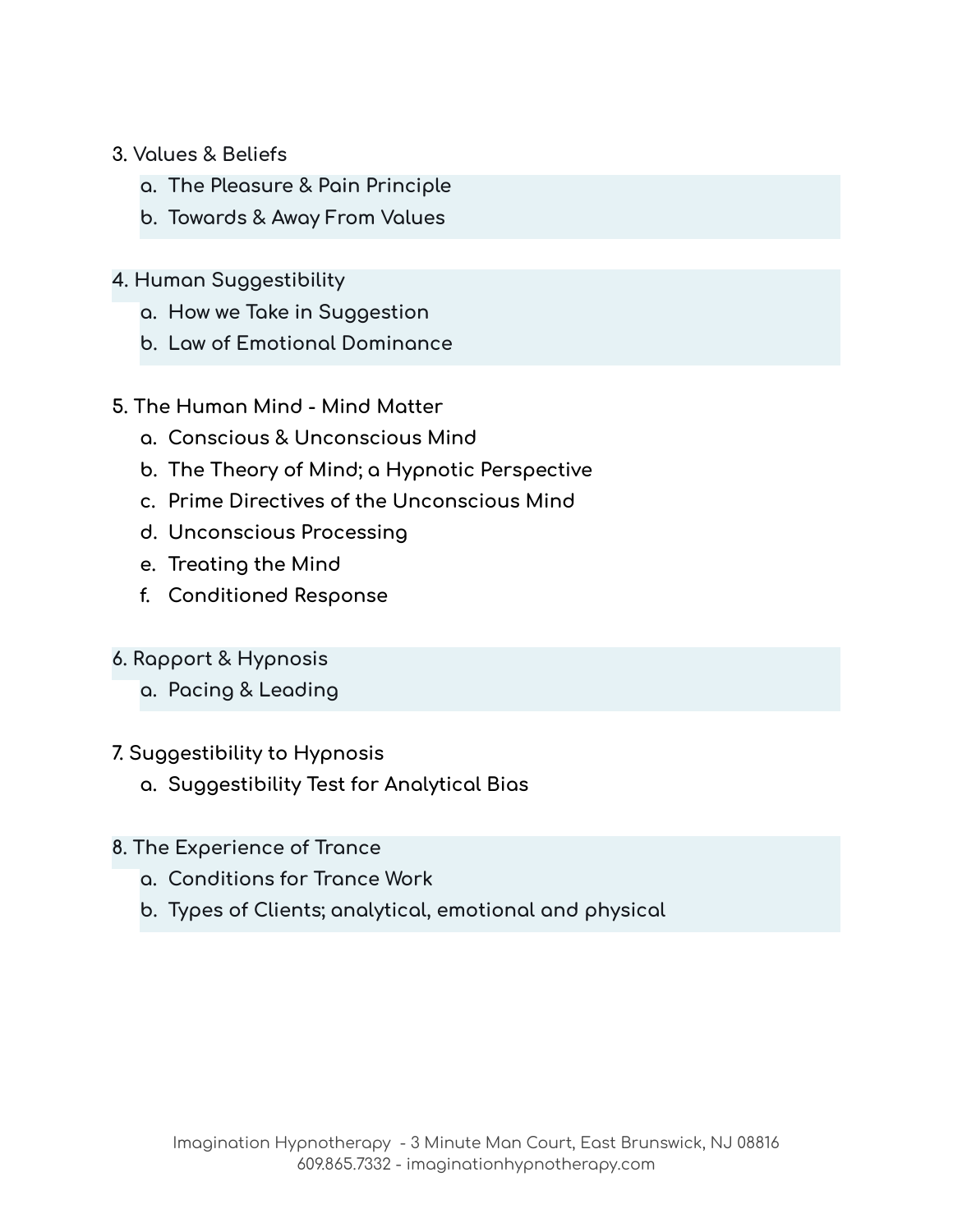## **Module Three: Practical Framework**

## **10 Sections**

- **1. Stages of Hypnosis**
- **2. Structuring Suggestions**
	- **a. Patterns of Hypnotic Communication**
- **3. Suggestibility Testing**
- **4. Inductions & Inducing the Trance State**
	- **a. Traditional Hypnotic Inductions**
	- **b. Intensifying & Deepening Trance State**
	- **c. Naturalistic Trance Inductions**
	- **d. Trance Depth or Hypnotic Work**
	- **e. Testing Trance Depth**
	- **f. Trance Phenomena & Their Inductions**
- **5. Therapeutic Utilization of Trance State**
	- **a. Symptom Structure & Trance Phenomena**
	- **b. Patterns of Intervention**
	- **c. Common Clinical Complaints**
- **6. Hypnotic Scripts**
	- **a. Themes of Therapy**
	- **b. Milton Model**
	- **c. Meta Model**
- **7. Resting & Resistance**
- **8. Hypnotic Case Studies; an In-depth Look**